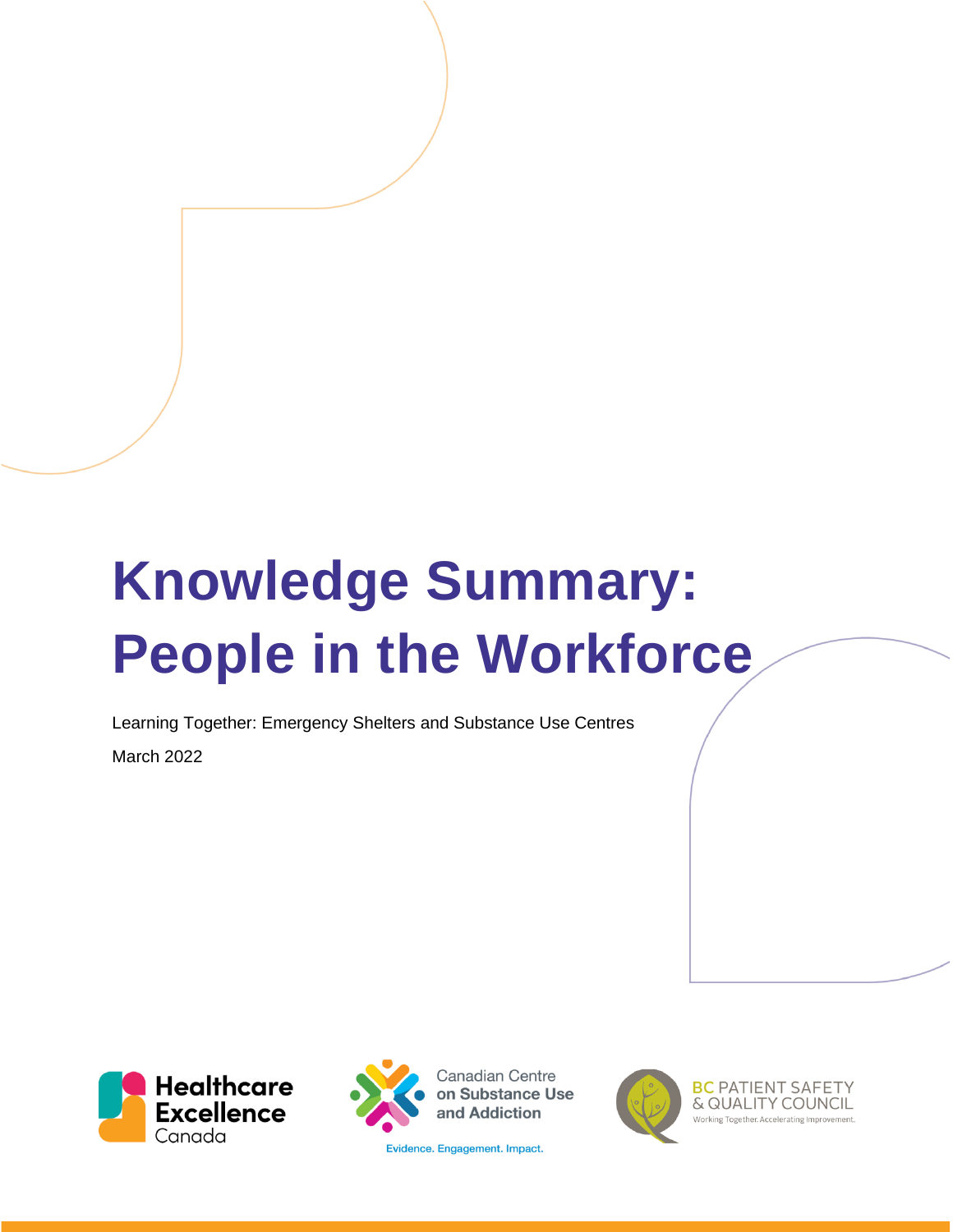## **About Learning Together**

The COVID-19 pandemic widened existing care and health gaps in emergency shelters and substance use centres. In February 2021, [Healthcare Excellence Canada,](https://www.healthcareexcellence.ca/) in collaboration with the [BC Patient Safety & Quality Council](https://bcpsqc.ca/) and the [Canadian Centre on Substance Use](https://www.ccsa.ca/)  [and Addiction,](https://www.ccsa.ca/) launched the Learning Together: Emergency Shelters and Substance Use [Centres Program](https://www.healthcareexcellence.ca/en/what-we-do/what-we-do-together/learning-together-emergency-shelters-and-substance-use-centres/) to share real-time learnings across these care settings. This was a response to an urgent need to quickly improve supports for underserved people and those who care for them.

#### **Knowledge summaries**

Emergency shelters and substance use centres have had to adapt to changing public health measures while still responding to multiple ongoing public health emergencies, including the housing and drug toxicity crises.

Recognizing the complex intersections between these emergencies, six promising practices were identified to guide pandemic response and preparedness and share 'lessons learned' across the sector.

These promising practices are covered in a series of three knowledge summaries: people in the workforce, preparation and prevention, and plan for COVID-19 and non-COVID-19 care.

## **People in the Workforce**

Supporting people in the workforce was identified as a promising practice with three key areas for improvement:

- Understanding the community transmission risk of COVID-19 that staff, informal supports, clients and their families face, and mitigating risk where possible.
- Increasing psychosocial supports for all members of the care team to improve psychological health and safety.
- Creating policies related to volunteers, peers and non-medical service providers.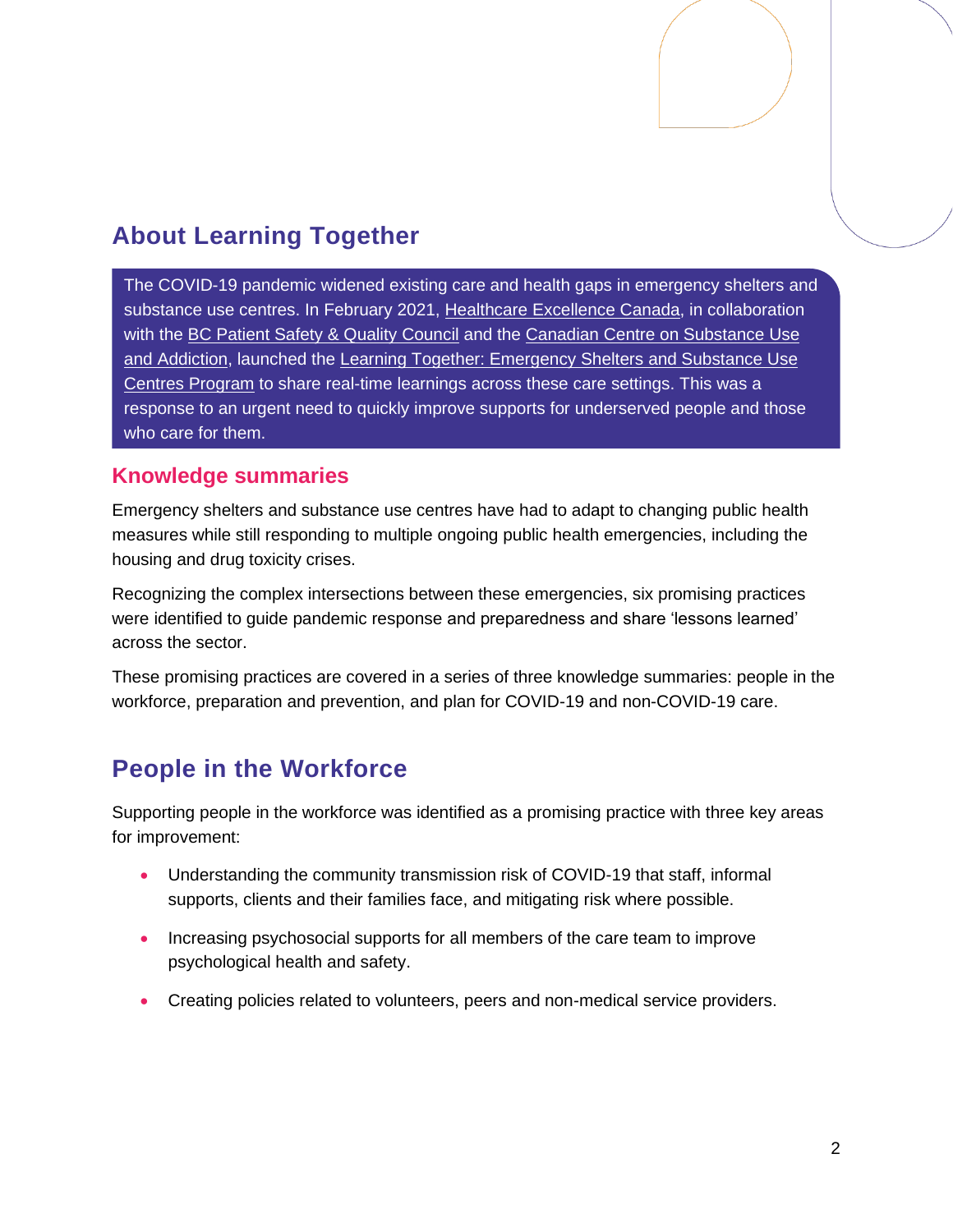### **Knowledge you can use**

Here are some practices that were found to be effective by those working in the sector (emergency shelters and substance use centres) and facing the demands of the pandemic:

- Acquiring and distributing personal protective equipment (PPE) to staff quickly.
- Expanding Employee and Family Assistance Programs (EFAP) to all staff, including relief and project staff.
- Implementing pandemic pay and bonuses for staff.
- Reframing 'burnout' as a continuum of moral stressors contributing to moral injury (learn [more\)](https://www.moralinjuryguide.ca/wp-content/uploads/2020/07/Moral-Injury-Guide.pdf).
- Providing in-house psychotherapy at staff meetings and through clinical supervision [\(learn more\)](https://www.youtube.com/watch?v=SPGbbNdlXyA&list=PLXppU70IRw-GhOb7cPGZli0VlGzomBxP0&index=4).
- Enhancing staff education around effective harm reduction approaches to provide staff with more tools to respond to emerging client needs [\(learn more\)](https://www.youtube.com/watch?v=Mj2REcUvoWE&list=PLXppU70IRw-GhOb7cPGZli0VlGzomBxP0&index=5).
- Using a sex and gender-based approach to understand mental health and psychological safety in the workplace [\(learn more\)](https://www.healthyprofwork.com/sgba-toolkits).
- Supporting staff through the grieving process by honouring deceased clients, making time to debrief, discussing the impact of loss and establishing grief circles [\(learn more\)](https://www.icha-toronto.ca/sites/default/files/PEACH%20Resource%20for%20Frontline%20Workers%20Caring%20for%20Clients%20Experiencing%20Homelessness%20in%20COVID%2019.pdf).

## **Webinars**

For more information on how to support people in the workforce, check out these recordings and recaps of past Learning Together webinars.

**Supporting the Wellbeing of Staff in Shelters and Substance Use Centers – Part I** focuses on organizational and individual responses to the increased traumatic stress among staff who serve those experiencing homelessness. It explores the importance of psychosocial and trauma-informed training, education and supports for staff well-being. Watch the webinar [here](https://www.youtube.com/watch?v=SPGbbNdlXyA&list=PLXppU70IRw-GhOb7cPGZli0VlGzomBxP0&index=4) or read the webinar summar[y here.](https://www.healthcareexcellence.ca/media/gdom2wqy/april-28-webinar-summary-en.pdf)

**Supporting the Wellbeing of Staff in Shelters and Substance Use Centers – Part II** discusses how mental health and psychological safety at work is heavily influenced by sex and